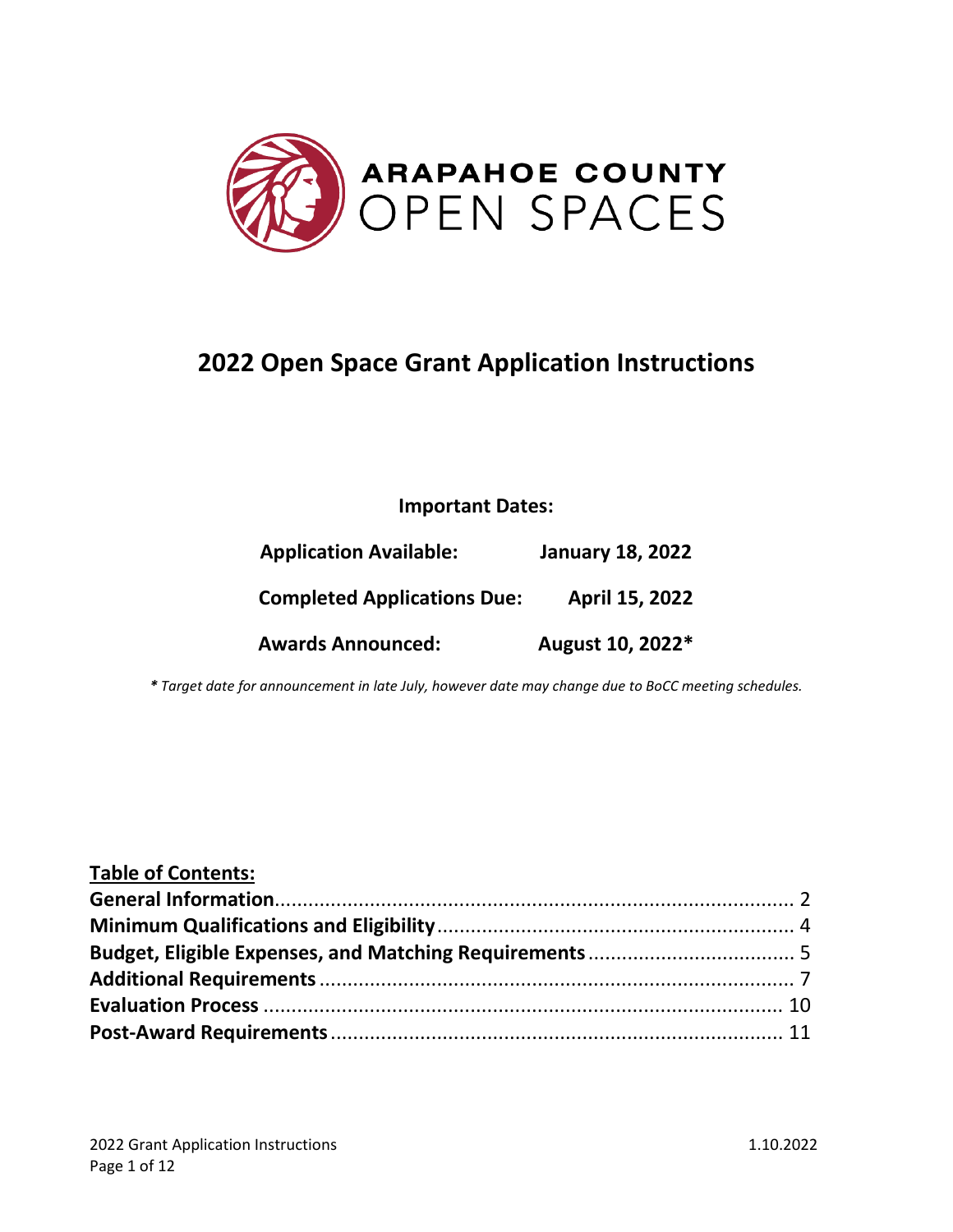### **General Information**

#### **Grant Program Information:**

The Arapahoe County Open Space Resolution states that 12% of annual Open Space Sales and Use Tax revenue shall be invested in communities throughout Arapahoe County through a grants program. The goal is to fund eligible projects that address local needs for open spaces, parks, and trails. Eligible entities for grant funding include incorporated municipalities within the County, recreation districts, and special districts which provide recreational services or amenities.

Since 2005, Arapahoe County has invested over \$48 million in nearly 250 projects, in partnership with 26 communities across the County to expand and improve trails, open spaces, and parks.

#### **2022 Grant Cycle:**

Arapahoe County Open Spaces has allocated \$4.5 million for a single grant cycle in 2022, to be awarded in three categories:

- **\$3,500,000 for Standard Grants:** grants of \$100,001 to \$500,000, requiring a minimum of 25% total project cost cash match
- **Up to \$500,000 for Small Grants:** grants of \$1,000 to \$100,000, requiring a minimum of 10% total project cost cash match
- **Up to \$500,000 for Planning Grants:** grants of \$1,000 to \$100,000, requiring a minimum of 10% total project cost cash match

Each agency may submit up to three applications, to include no more than two Standard Grant applications.

#### **Application Due Date:**

Applications must be RECEIVED by Arapahoe County Open Spaces by 11:59 PM on Friday, April 15, 2022. You are encouraged to contact Grants Program staff to confirm eligibility for your proposed project before applying.

#### **Application Format and Submission:**

Applications must be submitted through the **Arapahoe County Open Spaces Online Grant Portal**. Several required forms are available on the [ACOS website](http://www.arapahoegov.com/1444/Application-Material) and must be uploaded as attachments to the grant application. Please note allowable file formats, file size limits, and recommended file names for attachments. Additionally, please note character limits for narrative questions. Specific requirements are provided in the application.

#### **Draft Application Review:**

You are encouraged to submit a complete draft of your application for review by March 25, 2022. Applications will be reviewed by Grants Program staff in the order in which they are received. Draft applications submitted after this deadline will be reviewed as staff time allows. A review does not guarantee that the project will be funded.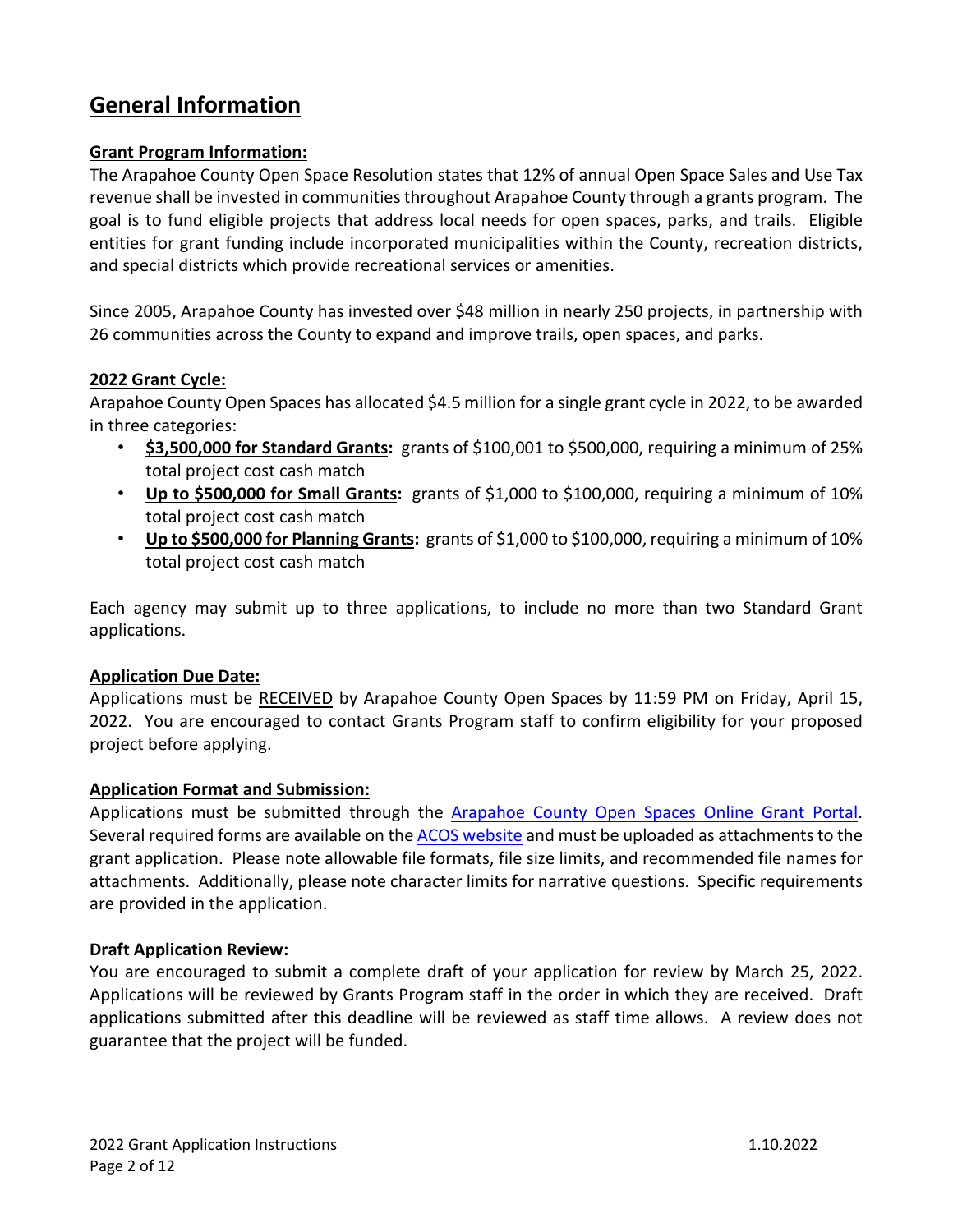Draft applications should be emailed to [sbottoms@arapahoegov.com.](mailto:sbottoms@arapahoegov.com) Do not submit your application in the online system until it is ready for final submission.

You can download a PDF of your draft application in the online system by clicking the Application Packet button at the top right of the application screen. If you draft your application in Microsoft Word, please assemble a grant packet for review.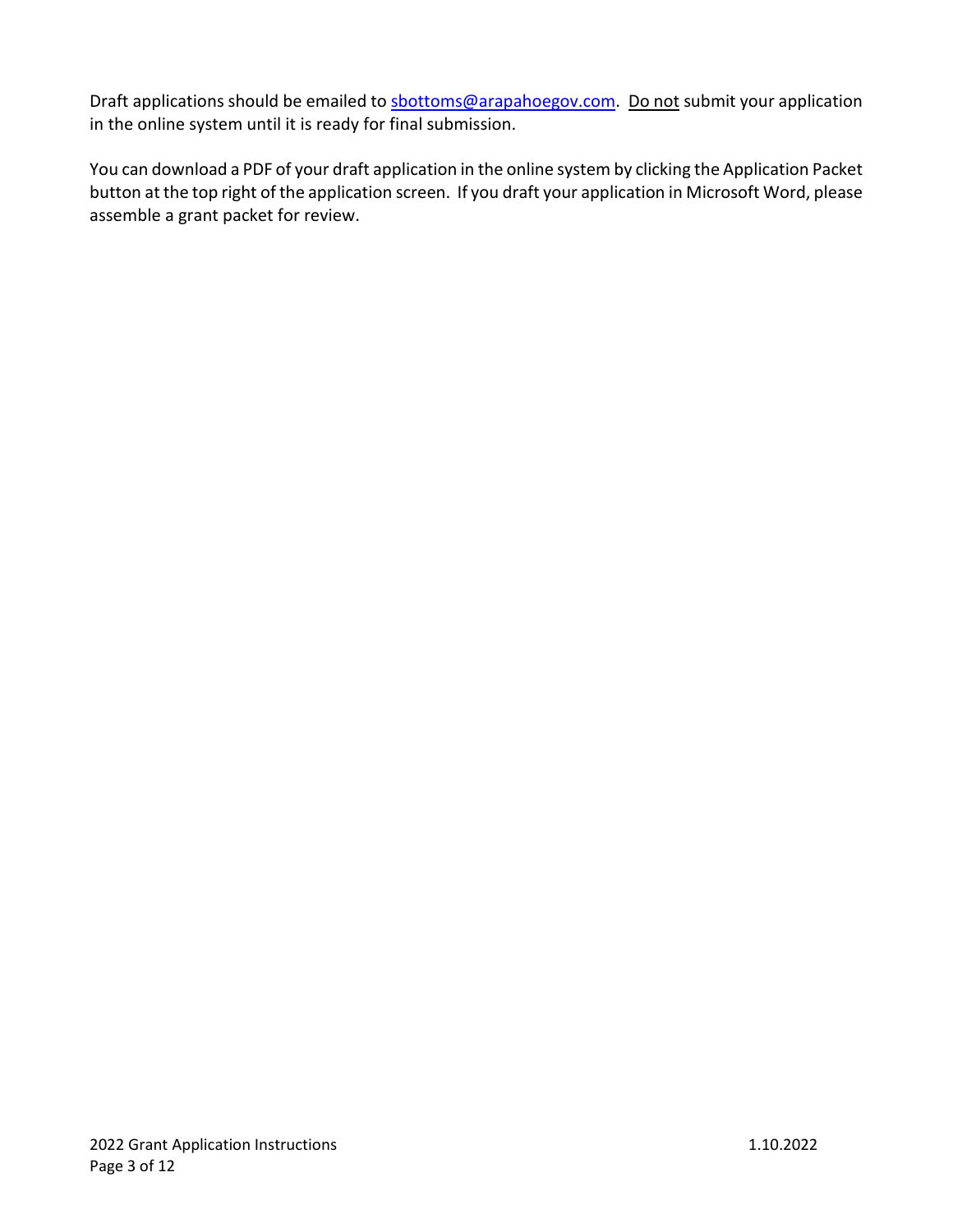## **Minimum Qualifications and Eligibility**

#### **Eligibility Criteria:**

Your agency and project must meet all of the following criteria and minimum qualifications to be eligible for grant funding.

**Eligible Applicants:** Entities in Arapahoe County eligible to apply for grant funds are:

- Incorporated municipalities
- Recreation districts
- Special districts which provide recreational services or amenities

**Types of Grant Projects:** Eligible project categories are:

- **Site Improvement Projects:** New construction, improvement, repair, or replacement of eligible outdoor recreation facilities or amenities (such as playgrounds, shelters, sports fields or courts, restrooms, landscaping, or interior trail segments/connections)
- **Trail Projects:** Trail/trailhead construction or improvement, including stream/road crossings and trailhead amenities (such as parking or shelters)
- **Environmental/Cultural Education Projects:** Environmental/cultural education or interpretation outreach materials (such as printed materials, video, or displays), installations (such as signage or conservation demonstration projects), or associated outdoor amenities (such as shelters or native landscaping)
- **Planning Projects:** Plans for a system (such as trail system or park system), a defined site (such as a park, historic site, or trailhead), or an agency (such as a departmental strategic plan or maintenance plan)
- **Acquisition Projects:** Eligible projects include fee simple acquisition of land for public open space, parks, or trails; acquisition of buffer land; acquisition of a conservation easement or trail easement; or acquisition of water rights *(additional application materials are required contact Grants Program staff if you are considering an acquisition project)*
- **Other Projects:** Other allowable projects include stream/habitat restoration, natural revegetation, and water quality improvement *(contact Grants Program staff to confirm eligibility for this project type)*

#### **Minimum Qualifications:**

- Applicants must be in good standing with ACOS based on current and/or past grant performance (factors include compliance with reporting requirements, timeliness of project completion, maintenance of completed projects, good communication with Grants Program staff, appropriate acknowledgement of funding source, etc.)
- Applicants must discuss how project aligns with Arapahoe County Open Space Master Plan (*note: new master plan adopted in 2021*); Arapahoe County Bicycle and Pedestrian Master Plan, agency master plan; or other approved planning documents. ACOS plans are available on the [Planning Documents](https://www.arapahoegov.com/2134/Planning-Documents) page of the ACOS website.
- Applicants must discuss how project addresses specific objectives set forth in the County Open [Space Resolution](http://www.arapahoegov.com/DocumentCenter/View/209) #21-263 (*note: new resolution authorized in 2021*).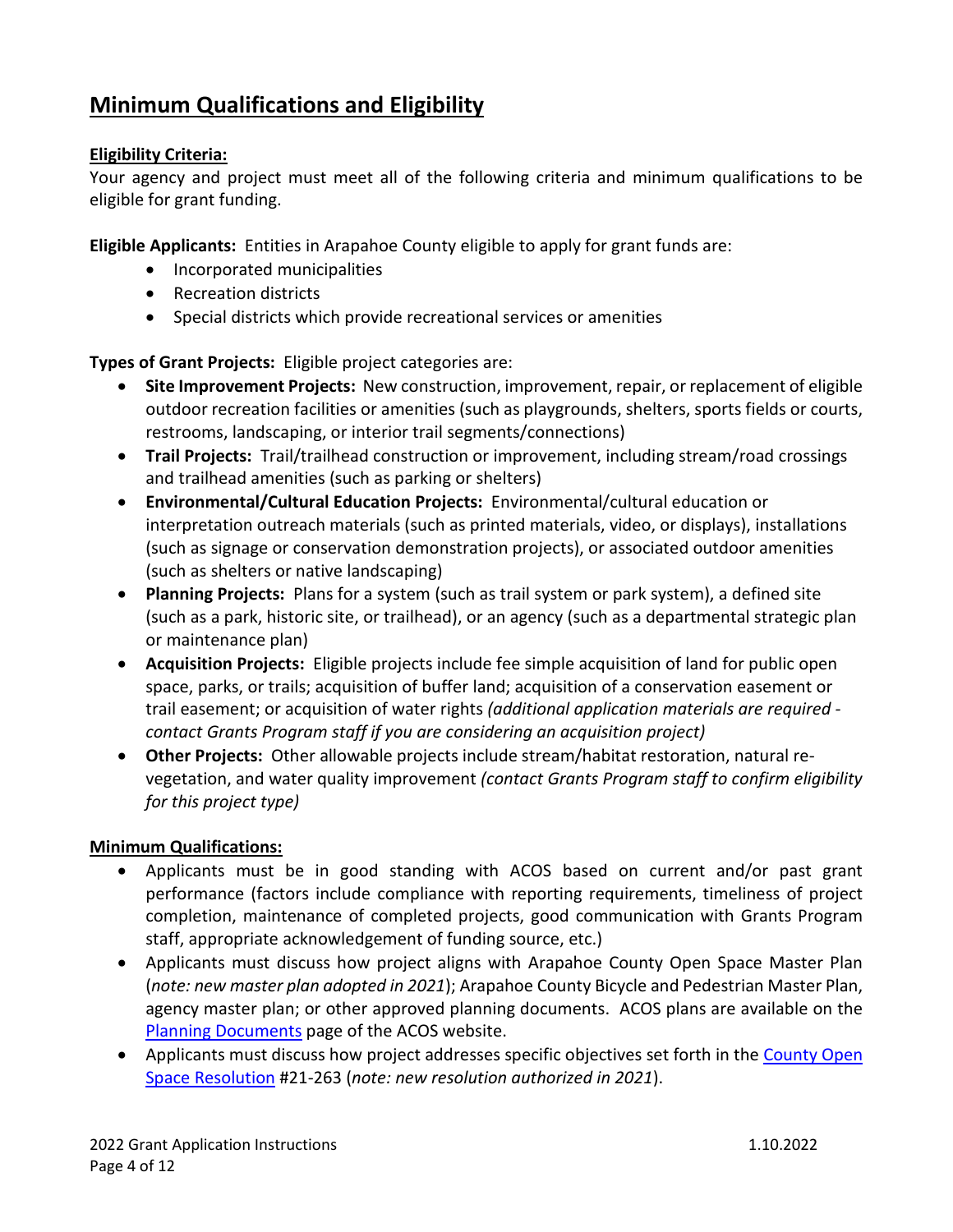### **Budget, Eligible Expenses, and Matching Requirements**

#### **Applicants must provide a Budget Narrative and Budget Forms:**

- The Budget Narrative should be clear and concise. Include details about expenses in each budget category, justification for any unusual line items, and an explanation of how you arrived at cost estimates. Discuss amounts and sources of cash/in-kind match.
- Budget Forms include the **Summary Budget Form** and the **Detailed Expense Budget Form**. Forms are available on the ACOS website. Completed forms must be attached to your application as a single PDF document. Sample Budget Forms are available on the ACOS website for reference. Budget Forms must include grant funds and cash match (including applicant and partner cash match). Please do not include in-kind match on the Budget Forms.
	- $\triangleright$  The Summary Budget Form provides an overview of funding sources and calculates the total project cost (grant funds plus cash match) as well as cash match percentage.
	- $\triangleright$  The Detailed Expense Budget Form must be completed with sufficient detail to be accepted. Expenses must be grouped into categories, then broken down into the detailed use of funds within each category by line item and cost.

#### **Allowable Uses of Grant Funds:**

Allowable uses of grant funds must meet the guidelines set forth in the County Open Space Resolution #21-263. [The Open Space Resolution is available](http://www.arapahoegov.com/DocumentCenter/View/209) on the ACOS website. If there is any question about whether your proposed project is consistent with the Resolution, please contact County Grants Program staff.

#### **Ineligible Costs Include (but are not limited to):**

- Outdoor performance venues and amphitheaters
- Concession stands and storage buildings
- Indoor facilities (such as community centers, recreation centers, and sports domes)
- Pools
- Purchase of non-fixed assets (such as lawn mowers, snow blowers, and weed eaters)
- Applicant and partner staff time (not including project management or other work completed by a consultant or contractor for specific components of the grant)
- Work completed prior to grant award and entrance into an Intergovernmental Agreement (IGA)
- Administrative costs (photocopies, mileage, food, grand opening costs, grant writing, legal fees, etc.)
- Parking lots, roundabouts, sidewalks, and other amenities NOT directly associated with an eligible outdoor recreation project

#### **Minimum Cash Match Requirements:**

All applicants must provide a minimum percentage of cash match. Note that cash match requirements are calculated based on the total project cost, not the grant request amount.

- **Standard Grants:** minimum of 25% total project cost cash match
- **Small Grants and Planning Grants:** minimum of 10% total project cost cash match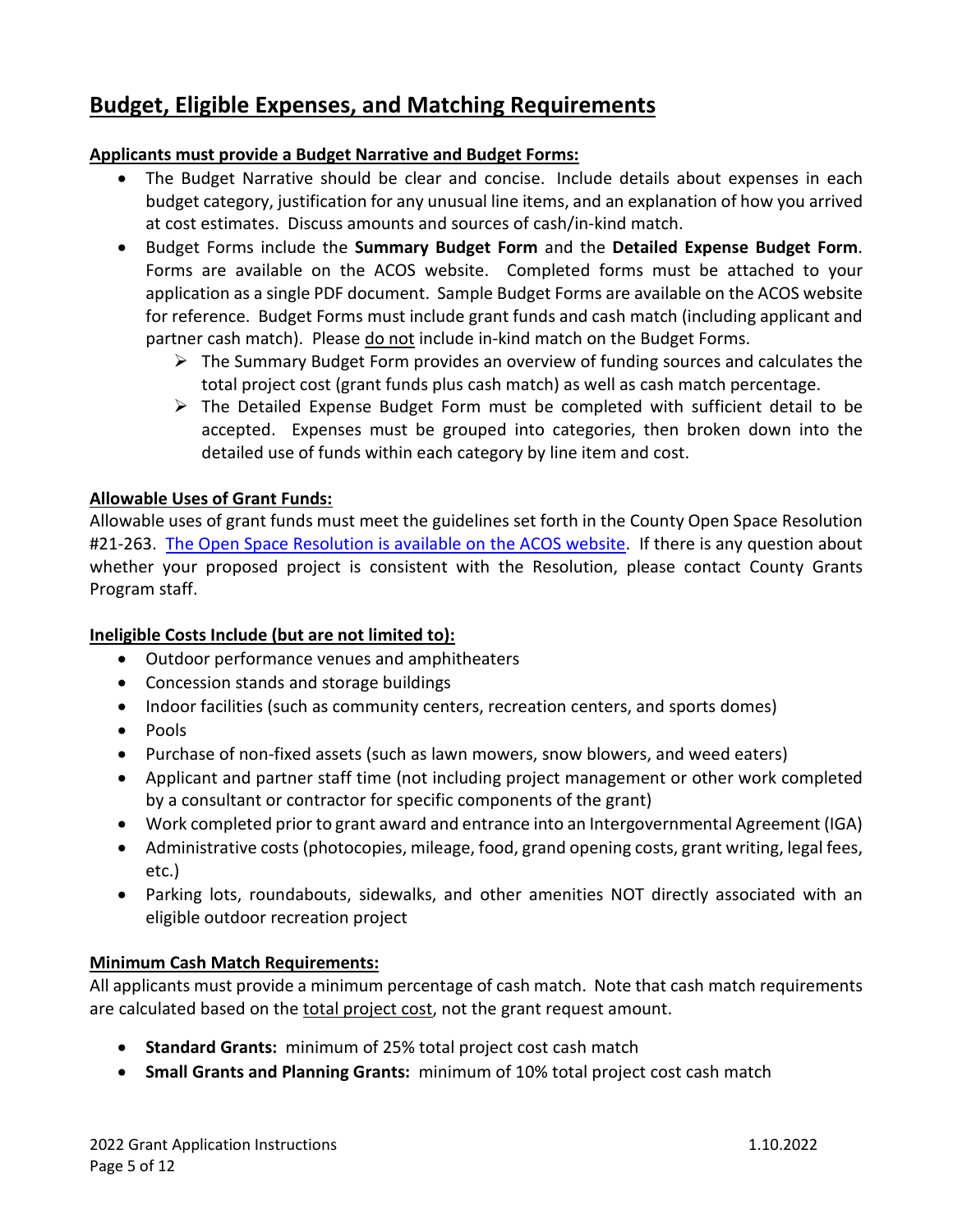#### **Matching Funds:**

Matching funds include cash match from the applicant and project partners. Cash match must be described in the Budget Narrative and included on the Budget Forms. The source of cash match must be clearly indicated. If applicable, cash match from partners must be documented with an official letter of support and included as an attachment to the application.

Funds from another Arapahoe County Open Space grant cannot be used as match, however shareback funds may be used as match. If you are waiting for results from another grant source to count as match at the time of submission, clearly document the funding source, anticipated amount, and expected notification date in the application. The applicant must provide a copy of the award letter to ACOS upon receiving notification from the funding source. If you are awaiting results from an outside funding source, you should have enough contingency budgeted to cover the project cost in case the outside funds are not awarded. Projects are expected to be completed as presented in the application if Open Space grant funds are awarded.

#### **In-Kind Match:**

In-kind match is not included in the Total Project Cost or on the Budget Forms. If applicable, describe any in-kind match in the Budget Narrative and Project Narrative sections of the application.

#### **Contingency Planning and Cost Overruns:**

All cost overruns are the responsibility of the Grantee. It is highly recommended that applicants budget for project contingency and potential overages. Contingency funds cannot be charged to the County grant and cannot count toward the minimum cash match requirement.

#### **Direct Costs Associated with Preplanning**:

If you have incurred direct costs associated with the project for design and planning, you may request that those costs incurred within 90 days of the application submission deadline be applied toward your cash match requirement. Additionally, you may request that planning costs incurred after the grant application deadline but before an IGA is executed (such as finalizing construction documents or acquiring permits) be counted toward the cash match requirement. Requests will be reviewed by County Grants Program staff and must be approved prior to applying. You may not include staff time or overhead costs.

#### **Cost Underruns:**

Excess funds may not be transferred to another project or account. Unused excess funds must be returned to the County Open Space Program prior to project close out.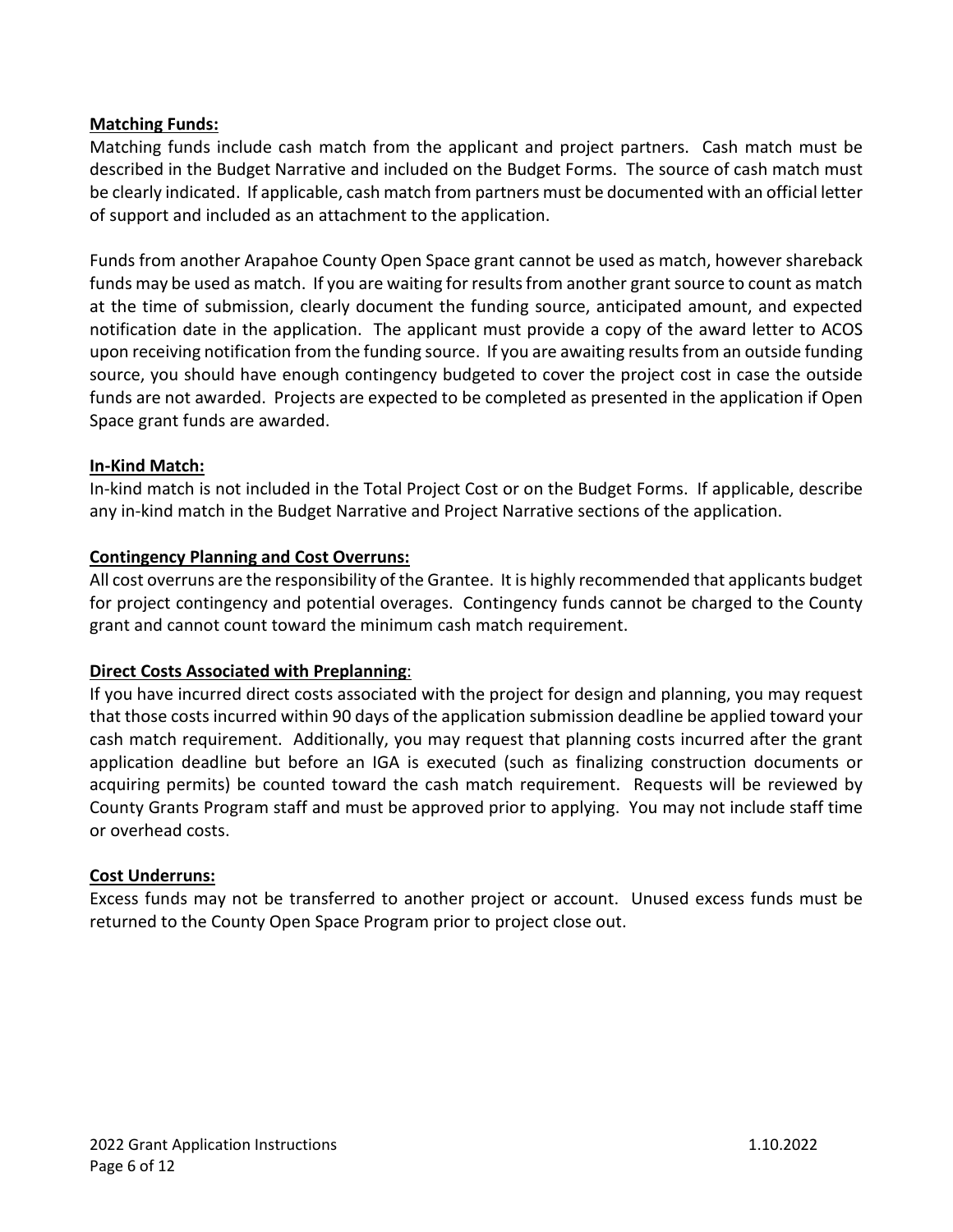### **Additional Requirements**

#### **Project Scope, Location, and Readiness:**

Each application should focus on one project and one location/site. Proposals for multi-site projects (for example, updating signage throughout a park system) should be discussed with County Grants Program staff prior to submitting an application to determine eligibility. Provide the project site address and GPS coordinates. [ArapaMAP](http://gis.arapahoegov.com/ArapaMAP/) or Google Maps may be used to find GPS coordinates. Projects should be ready to start upon award notification and must be completed within two years. A complex multi-year project should be broken into phases that can be reasonably completed within two years. In the event that an application is for a single phase of a larger project, applicants should briefly discuss past/future phases in the narrative section of the proposal. Grant funding is not guaranteed for future phases of the project.

Note: If a construction project is not "ready" from a planning perspective, the applicant should consider applying for a Planning Grant or delay the application until the planning process is complete. Projects that are not well planned or well budgeted will not meet minimum qualifications and will be disqualified from the competitive evaluation process.

#### **Timeline:**

Applicants are required to submit a Project Timeline Form with their application. The project timeline should be detailed, realistic, and correlate to the Project Narrative. The purpose of the timeline is to encourage the applicant to think about the various components of the project, the activities required to complete them, and how to meet the two-year deadline.

The proposed timeline should allow 30-60 days after the grant is awarded for an Intergovernmental Agreement (IGA) to be executed. Grantees may not spend any grant funds until the IGA is fully executed. The IGA must be signed and returned to County Grants Program staff within 60 days of award notification. The project start date is the date the IGA is fully executed by the County. Grantees are allowed two years from this date to complete the project.

#### **Capacity:**

Applicants must demonstrate capacity to manage, implement, and maintain the project. Capacity must be discussed in the Project Narrative and supporting documentation should be available to the County upon request. Additionally, a statement of commitment to complete and maintain the project is included on the required Certification and Authorized Signature Form.

#### **Compliance with Americans with Disabilities Act (ADA):**

The Project Narrative should explain how the project will reasonably accommodate users with disabilities.

#### **Evidence of Support from Highest Authority in the Agency:**

An official resolution or letter of commitment from the highest authority in the agency (mayor, board of directors/board chair, etc.) is required. The resolution or letter must be dated within the last 6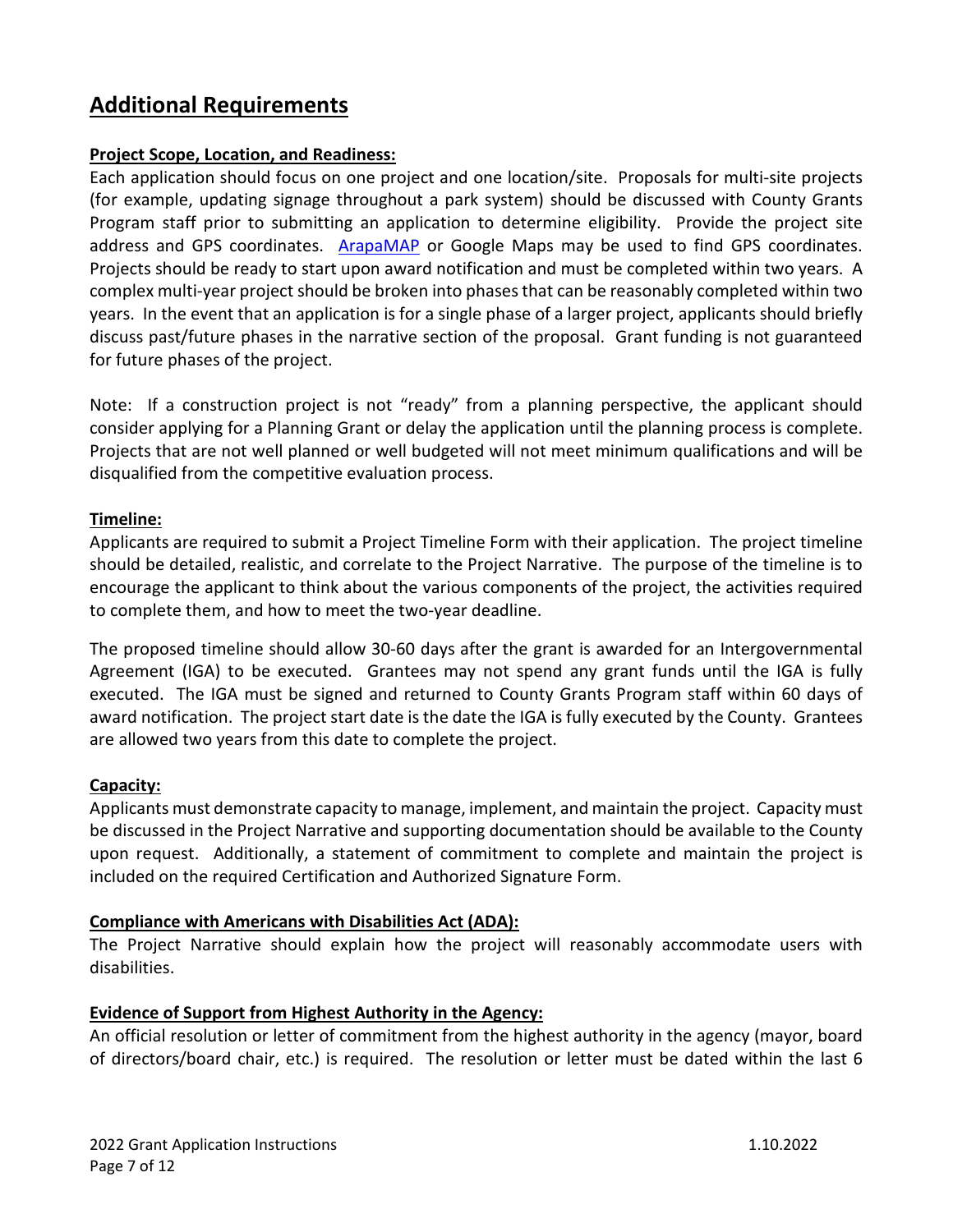months and be specific to the proposed project. At a minimum, this document must include the following information:

- Project title;
- Amount of grant funds requested;
- Statement that matching funds are secured and/or efforts to secure funds are underway (include the amount of matching funds committed);
- Certification that the project will be open to the public or serve a public purpose upon completion

#### **Public Input, Community Support, and Opposition:**

The applicant should spend adequate time garnering internal and public support prior to submitting a grant proposal. These efforts should be discussed in detail in the Project Narrative. Please note that some jurisdictions may have specific public outreach requirements for land use approvals.

Support letters from users, working groups, community members, volunteers, schools, etc. are encouraged and should be dated within the past 6 months. Include support letters in the Attachments section of the application.

Any objections, opposition, or controversy related to the project must be disclosed in the application. Include evidence of opposition to the project, such as letters, petitions, or news articles, in the Attachments section of the application.

#### **Project Partners:**

If applicable, discuss project-related partnerships in the Project Narrative and attach evidence of commitment from project partners (such as partner support letters, commitment to provide matching funds, or maintenance agreement) in the Attachments section of the application. Partner letters must be dated within the last 6 months and be specific to the proposed project. Partners may include municipalities or special districts, recreation and conservation groups, schools, businesses, homeowners' associations, etc.

#### **Photos and Maps:**

Applicants must provide photos of existing conditions at the project site in the Attachments section of the application. Please upload one high quality "before" JPG photo that you feel best represents the project as a whole – this photo will be used by ACOS for presentations and publications related to the grant. Please use a photo without any text or graphics. Upload any additional photos (include captions) as a single PDF document.

Additionally, applicants must provide maps of the project site. Please include a site map and a vicinity map as a single PDF in the Attachments section of the application.

#### **Property Ownership, Legal Access, and Public Purpose:**

All properties on which Open Space grant funded projects are located must be owned by or under control of the applicant. Applicant is required to provide evidence of ownership or legal access without trespassing on adjacent property.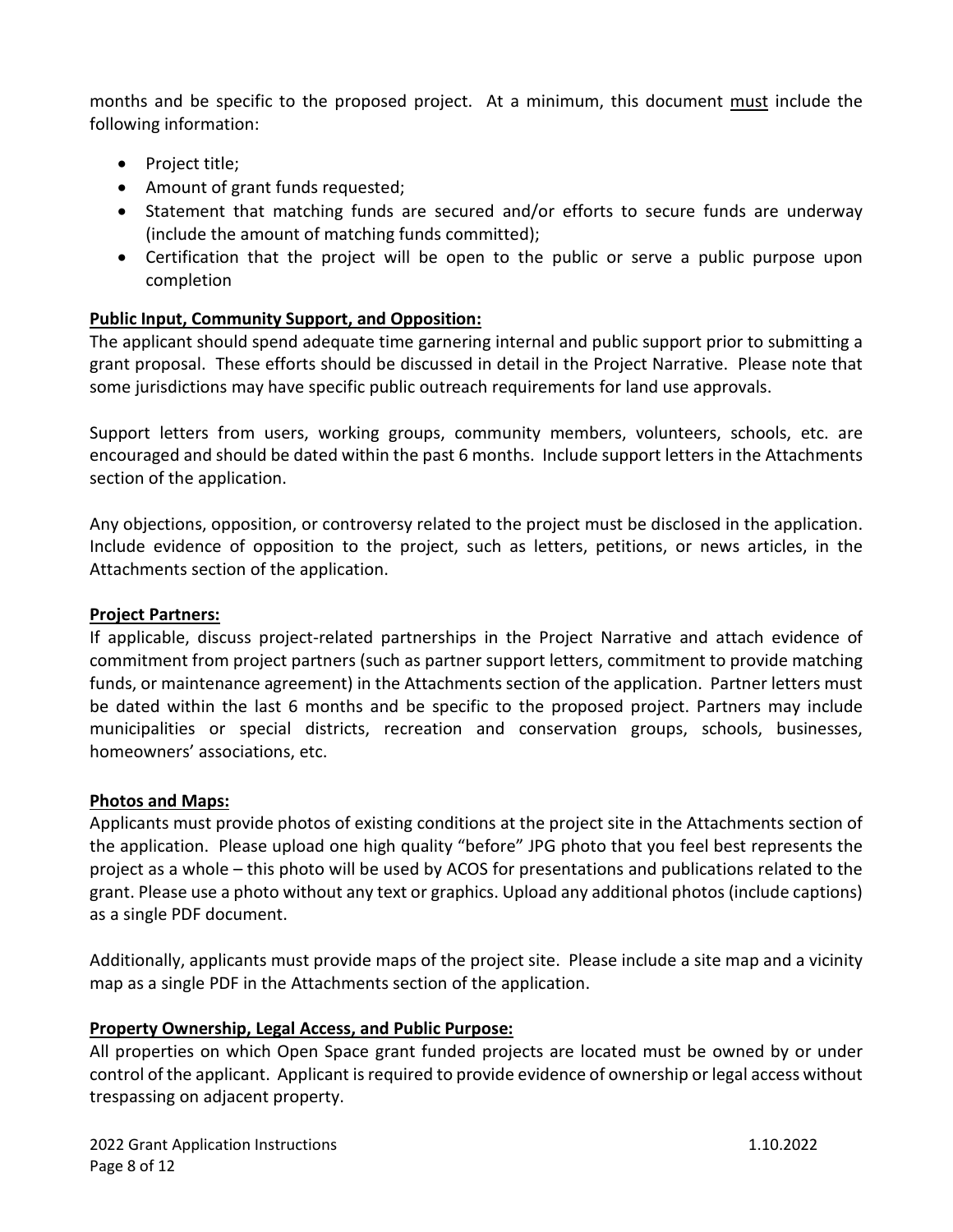If the property is owned by a third party, an Intergovernmental Agreement or other contract between the applicant and the property owner is required at the time of application. Applicants must provide proof that the property will be open to the public for the useful life of the proposed improvements. Other scenarios must be approved by County Grants Program staff to confirm eligibility before submitting your application. All projects funded through the ACOS Grants Program must be open to the public or serve a public purpose upon completion.

#### **Encumbrances at Project Site:**

Applicant is responsible for conducting pre-submittal research to identify any encumbrances or obstacles which could prevent a project from moving forward in a timely fashion. Applicant is required to provide information regarding easements, floodplain status, use restrictions, zoning, permitting, utilities, liens, hazards, and third-party control/interest in the project site. Applicant must be able to provide any additional information that may be requested by the County.

#### **Evidence of Pre-Submittal Planning Process and Budgeting:**

Applicant should have the details of this project internally vetted, approved, and budgeted, with matching funds committed by the local agency prior to requesting County grant funds. For construction projects, applicants are encouraged to have the project initially reviewed by the governing jurisdiction's planning department before submitting an application.

Applicants should describe any planning completed prior to submitting the proposal in the Project Narrative and itemize anticipated costs for fees, permits, etc. on the Budget Forms. Examples include:

- Planning/engineering review
- Building permits
- Surveying or mapping
- Environmental assessment
- Site cleanup or remediation
- Consulting fees
- Utility fees
- Grading, drainage, erosion, and sediment control plans/fees

Projects in unincorporated Arapahoe County may require an approved location and extent plan (L&E) with the County's Public Works Department prior to construction. Fees charged by the County for planning/engineering review or permits may be included in the grant request and shown as an expense against the grant in the budget.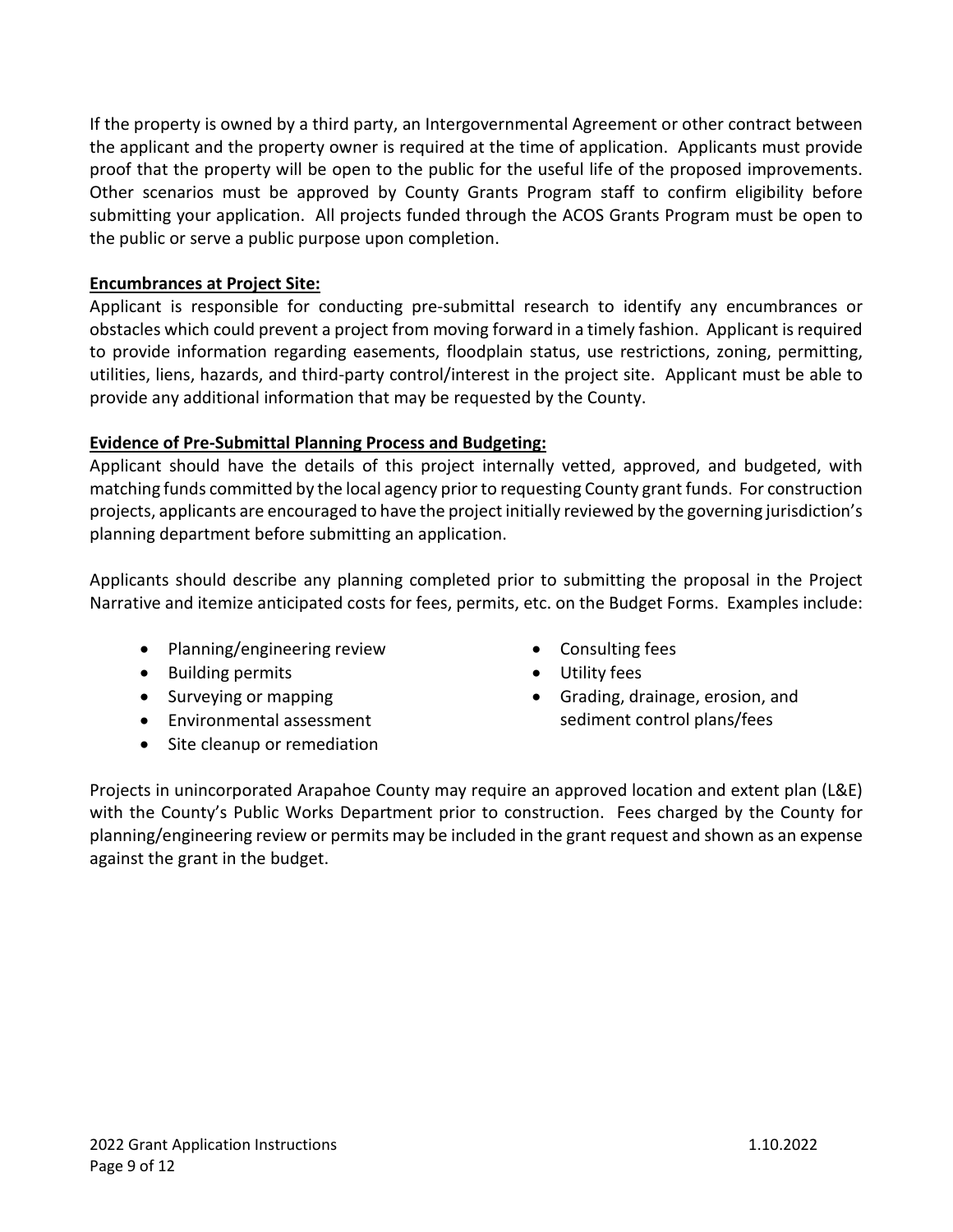### **Evaluation Process**

Applications are screened for eligibility and minimum qualifications by County Grants Program staff. If all eligibility criteria and minimum qualifications are met, then the grant application will be evaluated in the competitive process. Evaluators include County staff and members of the Open Space and Trails Advisory Board (OSTAB).

The grant evaluation team will conduct site visits to proposed project sites approximately 4-6 weeks after the grant application deadline. Applicants will receive notification of their scheduled site visit date and time within approximately one week of the application deadline. Applicants have approximately 20 minutes to meet with evaluators at the project site and answer any evaluator questions. Applicants may provide a one-page project summary handout (optional), but may not provide any other materials to evaluators during the site visit. The applicant will be notified if any follow-up information is requested by the evaluators.

*\* Please note that the site visit process may vary in 2022 to address state and local guidance related to COVID-19. Applicants will receive updates in the spring.*

Proposals are evaluated and ranked based on the merits of the project. The evaluation process considers the accuracy of the proposal in conveying the need, urgency, and scope of the project; the leveraging dollars/cash match provided for the project; the ability of the applicant to achieve the proposed results according to the budget, supporting documentation, and timeline; and the capacity of the applicant to complete the project and maintain the project site.

Standard, Small, and Planning Grant requests will be ranked separately. Projects will be funded in order of rank in each category until allocated funds for the grant cycle have been expended. County staff and OSTAB will make final recommendations for funding to the Board of County Commissioners (BoCC). Funding announcements will be made following BoCC approval.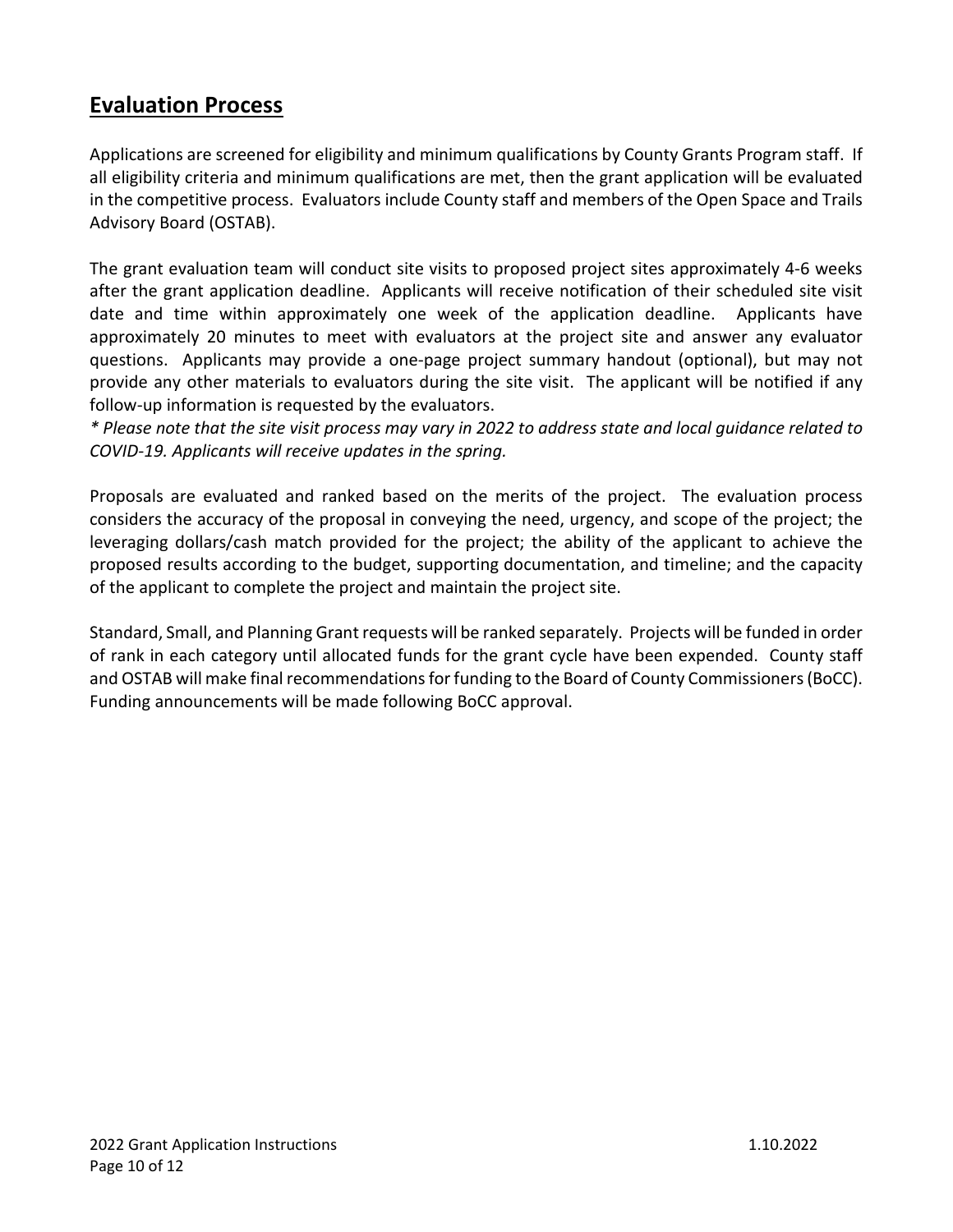### **Post-Award Requirements**

#### **Intergovernmental Agreement (IGA):**

Grant awards are subject to an IGA between the County and the Grantee. ACOS will provide IGAs to grantees within one week of the grant award. IGAs must be signed by the person with appropriate signature authority and returned to ACOS within 60 days for full execution. The project start date is the date the IGA is fully executed by the County. Projects must be completed within two years of this date.

The County has the right to require additional conditions in the IGA based on project details or the Grantee's history with the ACOS Grants Program.

#### **Grant Funds Disbursement:**

Grant funds disbursement will be detailed in the IGA. Grants payments are made by ACH transfer. Awards of more than \$100,000 will be paid on a reimbursement basis. Partial reimbursement may be requested with any Progress Report. A minimum of 25% of grant funds will be held until project closeout. Requests for reimbursement must include financial documentation/proof of expenditures.

Grants of \$100,000 or less are typically paid up front at the discretion of ACOS staff and OSTAB.

#### **Project Start Date:**

The project start date is the date the IGA is fully executed with the County. Grant funds may not be spent until this date. Any matching funds spent before this date must be pre-approved by Grants Program staff and clearly identified in the grant application budget.

#### **Reporting Requirements:**

Grantees must submit Progress Reports through the online grant portal twice per year for the duration of the project. Reports are due annually on January 31 (covering the preceding July 1 – December 31) and July 31 (covering the preceding January  $1 -$  June 30).

Partial reimbursement may be requested with any Progress Report, however no more than 75% of grant funds will be reimbursed prior to project close-out. Proof of all expenditures must be included for reimbursement.

Grantees must submit a Final Report through the online grant portal within 60 days of completing the project. Final Reports may include a request forreimbursement, if applicable. Proof of all expenditures must be included for reimbursement. ACOS Grants Program staff may schedule a final site inspection after reviewing the Final Report.

#### **Acknowledgement Requirements:**

**Please note that ACOS updated its logos in 2019. Please discontinue use of the old logos.** New logo files are available from Grants Program staff and several versions are available:

- White (for use on solid-color background)
- Full color (for use on white background)